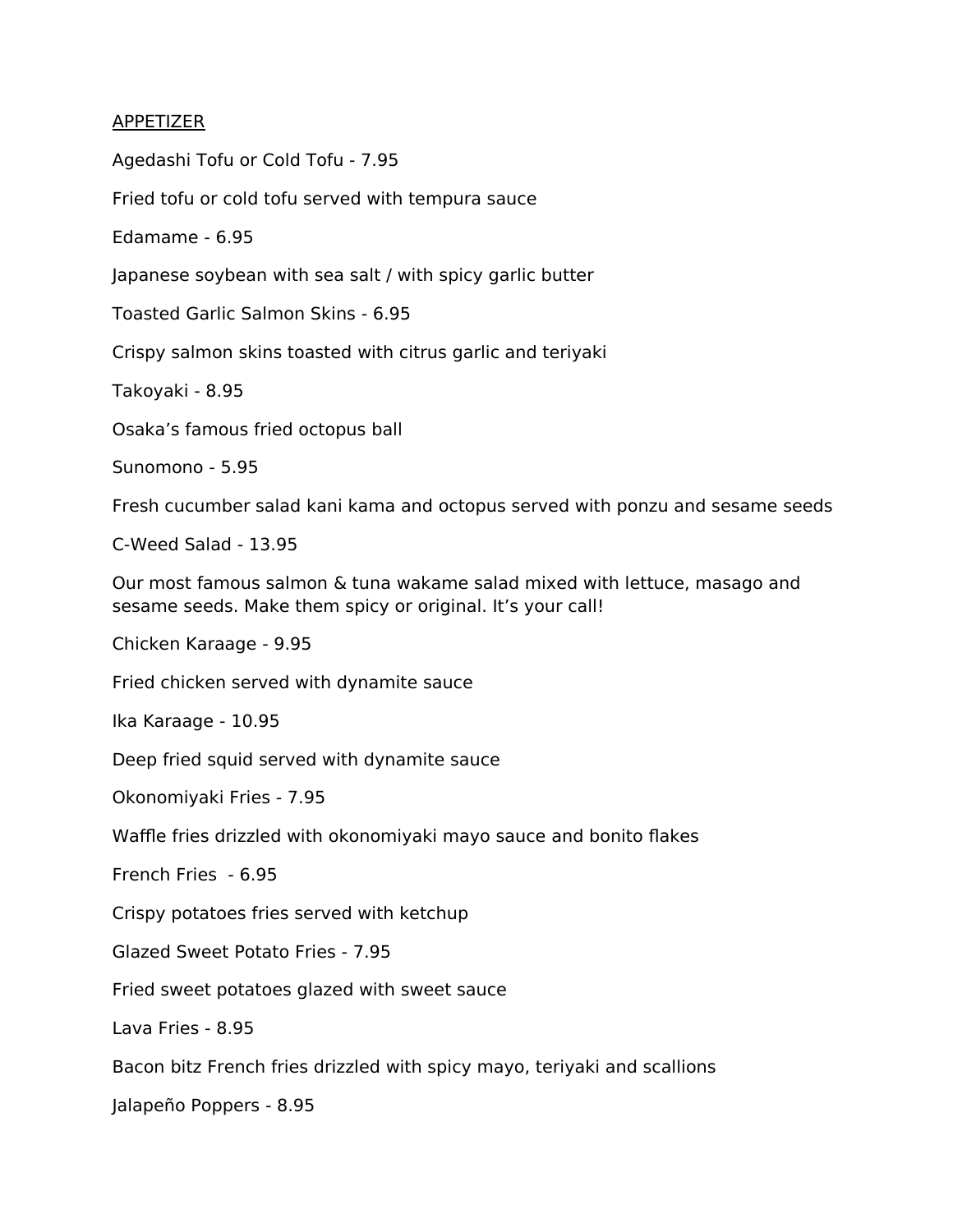Mouth watering panko fried jalapeño stuffed with cream cheese

deliciousness spicy tuna

Ebi Tempura - 9.95

Shrimp tempura (6 pcs)

Ika Furai - 8.95

Crispy calamari rings (6 pcs)

Egg Rolls - 6.95

Fried vegetables egg rolls (5 pcs)

Gyozas - 6.95

Fried dumpling chicken and veggies with tempura sauce (5 pcs)

Soft Shell Crab - 9.95

Crispy soft shell crab with ponzu sauce

Avo Grille - 6.95

Baked half avocado loaded with dynamite sauce, spicy tuna topped with crunch, sesame seeds and scallions

Salmon Kama - 9.95

Broiled salmon cheek/jaw drizzled with teriyaki & ponzu sauce

Hamachi Kama - 12.95

Broiled yellowtail cheek/jaw served with teriyaki & ponzu sauce

Spicy Baked Mussels - 4.95 / 8.95

2 pcs / 6 pcs

Spicy Baked, Deep Fried or ½ Shell Oysters - 5.95 / 10.95

2 pcs / 4 pcs

Flaming Lips - 14.95

Scallops, kanikama, sunomono, shiso, grilled shrimp, lemon

and sriracha

Max's Salmon Appetizer - 15.95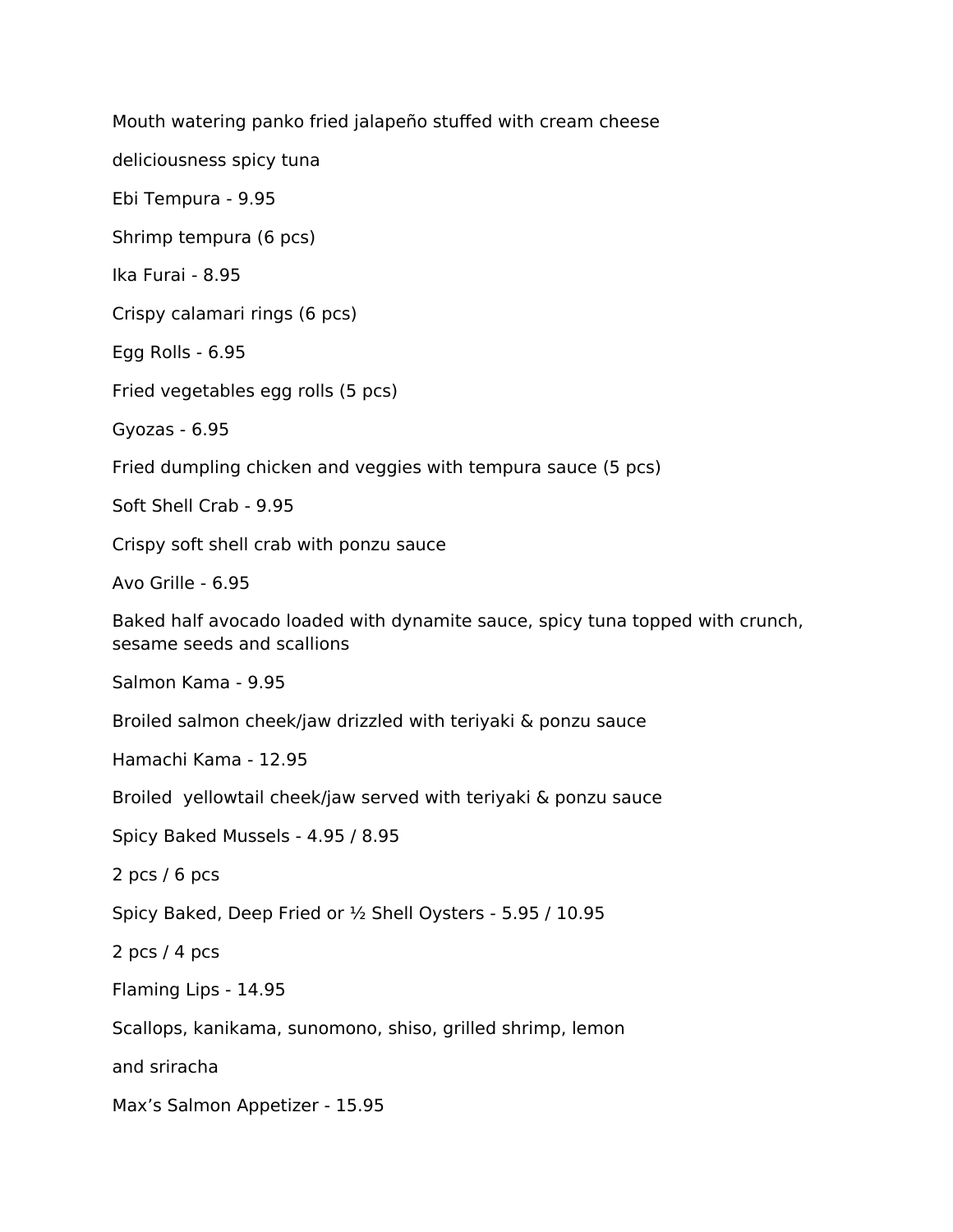Seared spicy tuna, spicy rice, mango, teriyaki salmon served with ponzu sauce, sesame, tobiko and sriracha sauce

Mango Salsa Salmon Ceviche - 13.95

Fresh salmon with juicy mango salsa mixed with jalapeño, cucumbers and daikon radish, tobiko and scallions

Tuna Avocado Wasabi Salad - 16.95

Tuna with avocado mixed greens with our delicious dressing and scrumptious wasabi mayo sauce topped with crunch and sesame seeds

Poke Salad - 15.95

Mix Hawaiian style fresh fish sashimi seasoned with our special poke dressings and delish poke side salad

Jalapeño Hamachi Salad - 17.95

Fresh hamachi, wakame salad lettuce, jalapeño, masago scallions, daikon and garlic mustard dressing

Baja Sashimi - 21.95

Chef's selection fish served on bed of daikon radish, cucumber salad, avocado topped with masago, crispy onions and thin slices zesty lemon. Spicy ceviche style

#### SPECIAL ENTRÉE:

Served with rice, miso soup (dine in only, not for to go),tempura vegetables and house salad

- E-1 Chicken Teriyaki Dinner 15.95
- E-2 Garlic Chicken Dinner 15.95
- E-3 Hot & Spicy Chicken 15.95
- E-4 Shrimp & Veggies Tempura 18.95
- E-5 Seafood & Veggies Tempura 18.95
- E-6 Salmon Teriyaki 20.95
- E-7 New York Steak 21.95
- E-8 Katsu Chicken (fried breaded chicken) 15.95

Try Our KOREAN INSPIRED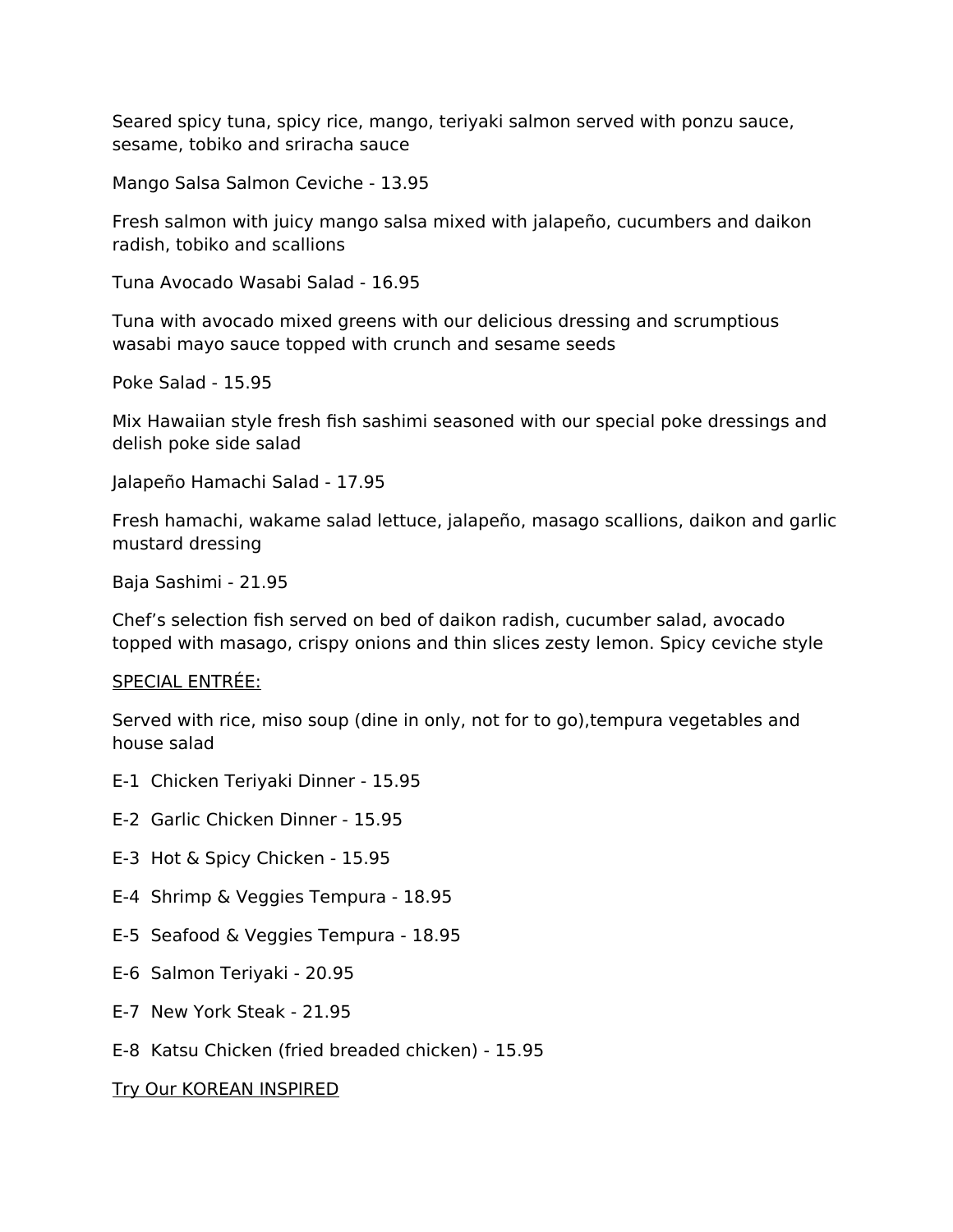marinated meat of your choices

Served with rice, miso soup (dine in only, not for to go), kimchi, tempura vegetables, lettuce wrap

Galbi - 20.95Bone in marinated beef short ribs

Spicy Pork (daeji bulgogi) - 16.95 Beef Bulgogi - 16.95

**SALADS** 

Try our scrumptious salad choices

Choose Protein:

Grilled Chicken/ Grilled Beef/ Crispy Chicken/ Tofu - 11.95

Seafood - 13.95

Zesty Asian Garden Salad

Lettuce, rice noodles, green onions, peanuts, crisp wontons, bean sprouts, orange, sesame seeds and tossed in our special citrus dressing

BBQ Teriyaki Salad

 Fresh avocado, mixed greens, crisp wonton strips, carrots, cilantro and tossed in a zesty honey-sesame salad dressing

Mt. Fuji Salad

Romaine and iceberg lettuce, toasted peanuts, cucumber, cranberries and tossed with our house dressing

À La Carte

Stir fried with egg and veggies - 9.95

Grilled Chicken/ Grilled Beef/ Crispy Chicken/ Tofu - 10.95

Bacon/ Seafood - 14.95

BluFin Signature - 14.95

Topped with baked spicy crab and crunch

AL-1 Fried Rice

AL-2 Yakisoba

AL-3 Yakiudon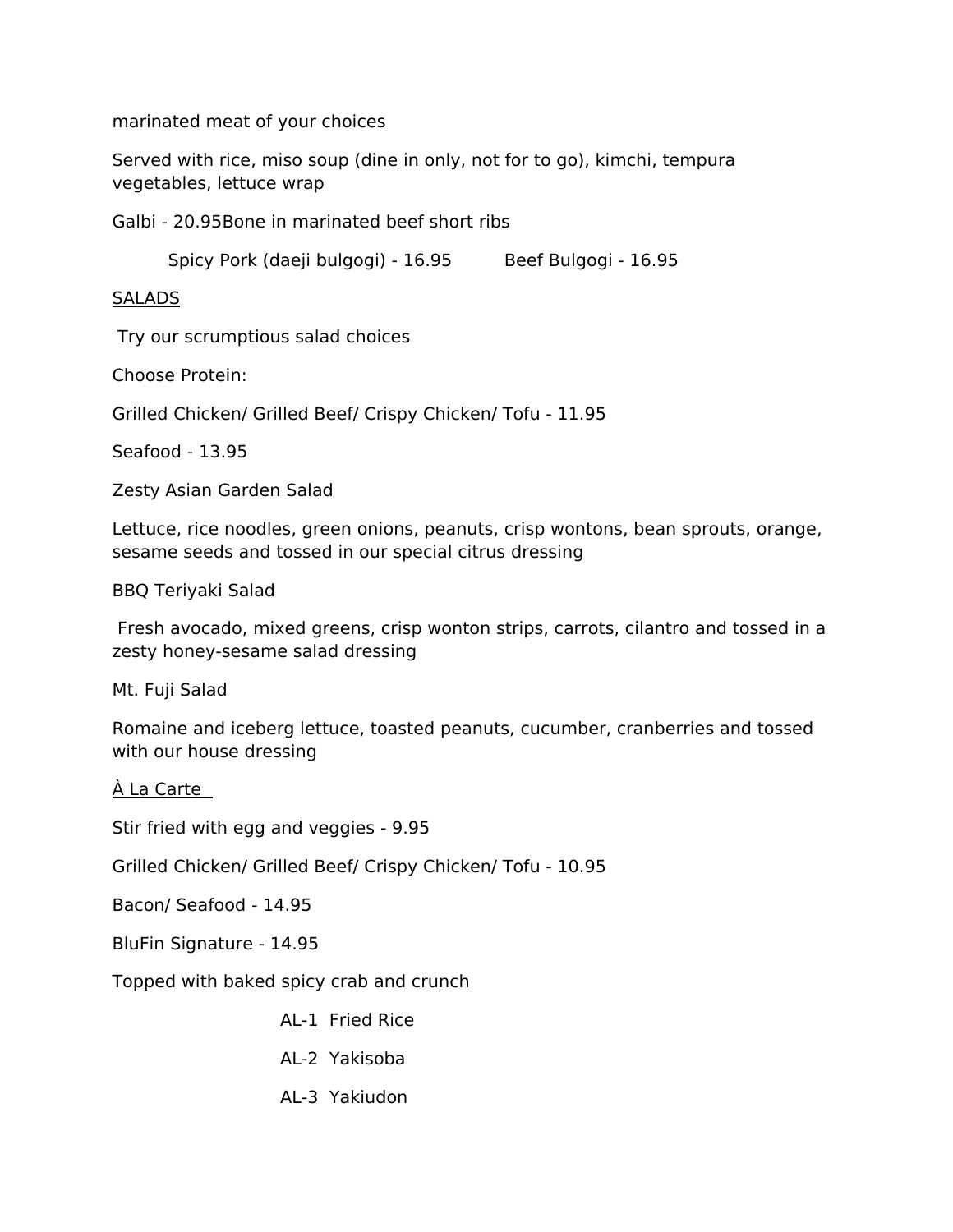## KIDS MEAL - 8.95

Our Kids' Menu is designed for kids 10 and younger. Each entrée is served with steamed rice, french fries, and house salad

- K-1 Teriyaki Chicken on a stick
- K-2 Fried Katsu Chicken
- K-3 Gyoza (fried chicken and veggies dumpling)
- K-4 Shrimp Tempura
- K-5 Baked Salmon Sashimi with avocado

## Try Our Tokyo Style Noodle Soups

Nabe Udon - 16.95

Combination chicken and seafood udon noodle

Tempura Udon - 14.95

Combination tempura shrimp and crab udon noodle

## RAMEN - 11.95

Expand your palate with OUR Traditional tokyo style ramen or ASIAN infused flavor

1. Choose Your Broth:

|                                                 | Tonkotsu       | Soy                            | Miso                                   |
|-------------------------------------------------|----------------|--------------------------------|----------------------------------------|
|                                                 | Chicken        | Kimchi                         | Cold Broth                             |
|                                                 | Zesty Chipotle | Spicy Kung Pao                 |                                        |
| 2. Choose Our Favorite to Spicy Up Your Flavor: |                |                                |                                        |
|                                                 | Original       | Spicy Garlic $(+1)$ 911 $(+1)$ |                                        |
| 3. Choose Your Noodle:                          |                |                                |                                        |
|                                                 | Egg Noodle     | Udon Noodle (+ 1) Rice Noodle  |                                        |
|                                                 | Soba Noodle    |                                | Yam Noodle - vegan, gluten free $(+1)$ |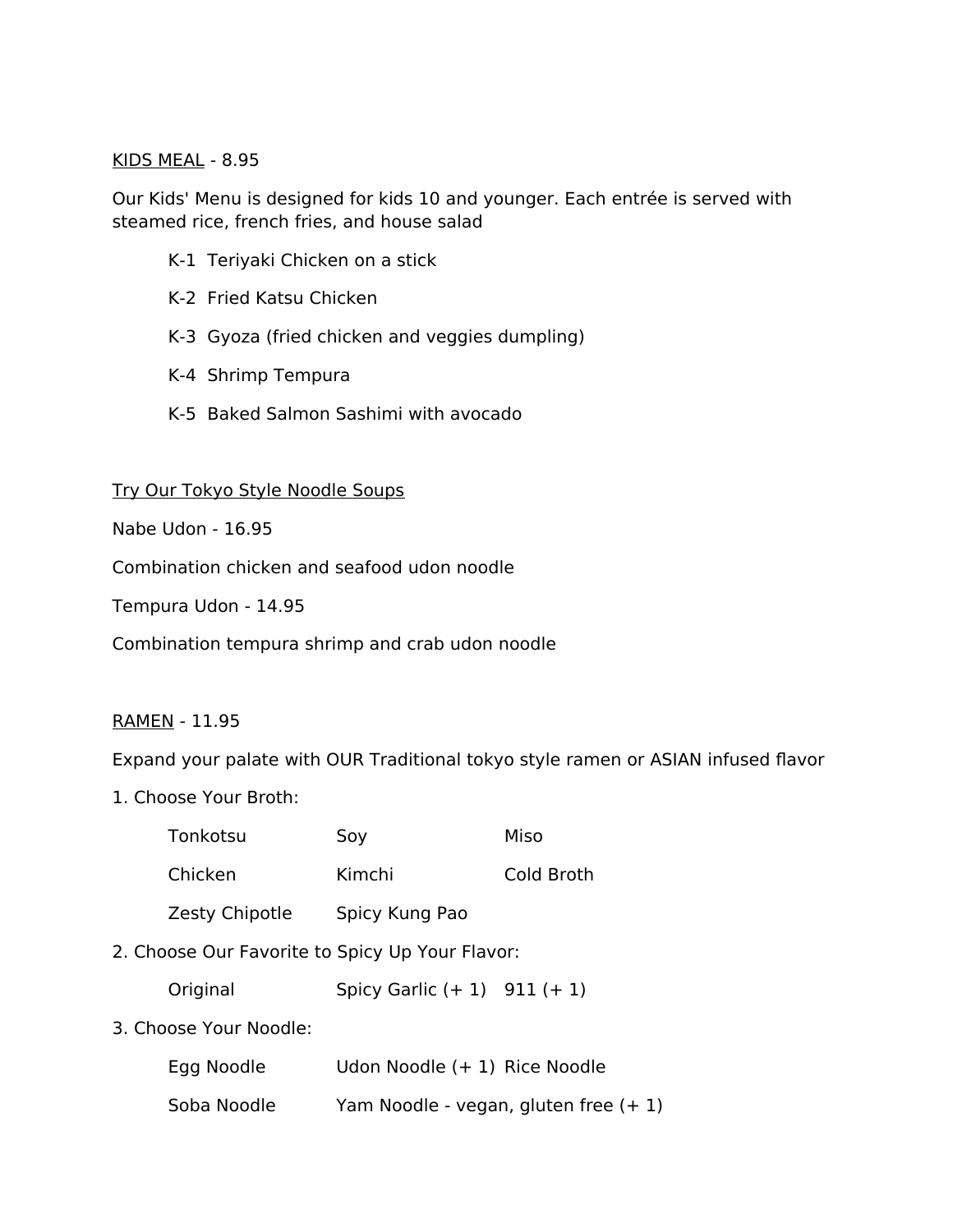# 4. Choose one of Your Protein:

|                                                   | Grilled Chicken                                                               | Grilled Beef                                                | Pork |                 |  |
|---------------------------------------------------|-------------------------------------------------------------------------------|-------------------------------------------------------------|------|-----------------|--|
|                                                   | Meatball                                                                      | Sausage                                                     |      | Seafood $(+ 3)$ |  |
|                                                   | 5. Choose Your Garnish:                                                       |                                                             |      |                 |  |
|                                                   | Add garnished choose 3 item below:                                            |                                                             |      |                 |  |
|                                                   | Cilantro                                                                      | Jalapeño                                                    | Corn |                 |  |
|                                                   | Kaiware                                                                       | <b>Green Onions</b>                                         |      | Onions          |  |
|                                                   | <b>Butter</b>                                                                 | Spicy Bean Sprout Tomato                                    |      |                 |  |
|                                                   |                                                                               | ** Extra Toppings/ Sides: (extra charge will applied) **    |      |                 |  |
| 6)                                                | Grilled Chicken/ Grilled Beef/ Sausage/ Pork (+ 3)<br>Soft Boiled Egg $(+ 2)$ |                                                             |      | Seafood $(+$    |  |
|                                                   |                                                                               | Cheese/ Peanut/ Toasted Garlic (+ 1.50)                     |      |                 |  |
|                                                   | Kimchi/ Veggies/ Mushroom/ Tempura Veggie (+ 3)                               |                                                             |      |                 |  |
| Extra Noodle $(+3)$ with ramen soup purchase only |                                                                               |                                                             |      |                 |  |
|                                                   |                                                                               | **For our Vegetarian lovers - Check out our Vegetarian menu |      |                 |  |

# NIGIRI SUSHI

| Albacore (shiro maguro) - 4.95 Ono - 5.95 |                                  |
|-------------------------------------------|----------------------------------|
| Seared Albacore - 5.95                    | <b>Sweet Shrimp Market Price</b> |
| Yellowtail - 6.95                         | Shrimp - 4.95                    |
| Yellowtail Belly - 7.95                   | Salmon - 5.95                    |
| Tuna - 6.95                               | Salmon Belly - 6.95              |
| <b>Bluefin Tuna Market Price</b>          | <b>Toro Market Price</b>         |
| Fresh Water Eel (unagi) - 6.95            | Mackerel (saba) - 5.95           |
| Squid (ika) - 5.95                        | Spanish Mackerel (aji) - 7.95    |
| Octopus (tako) - 5.95                     | Surf Clam (hokigai) - 5.95       |
| Scallops (hotate) - 6.95                  | Sea Urchin Market Price          |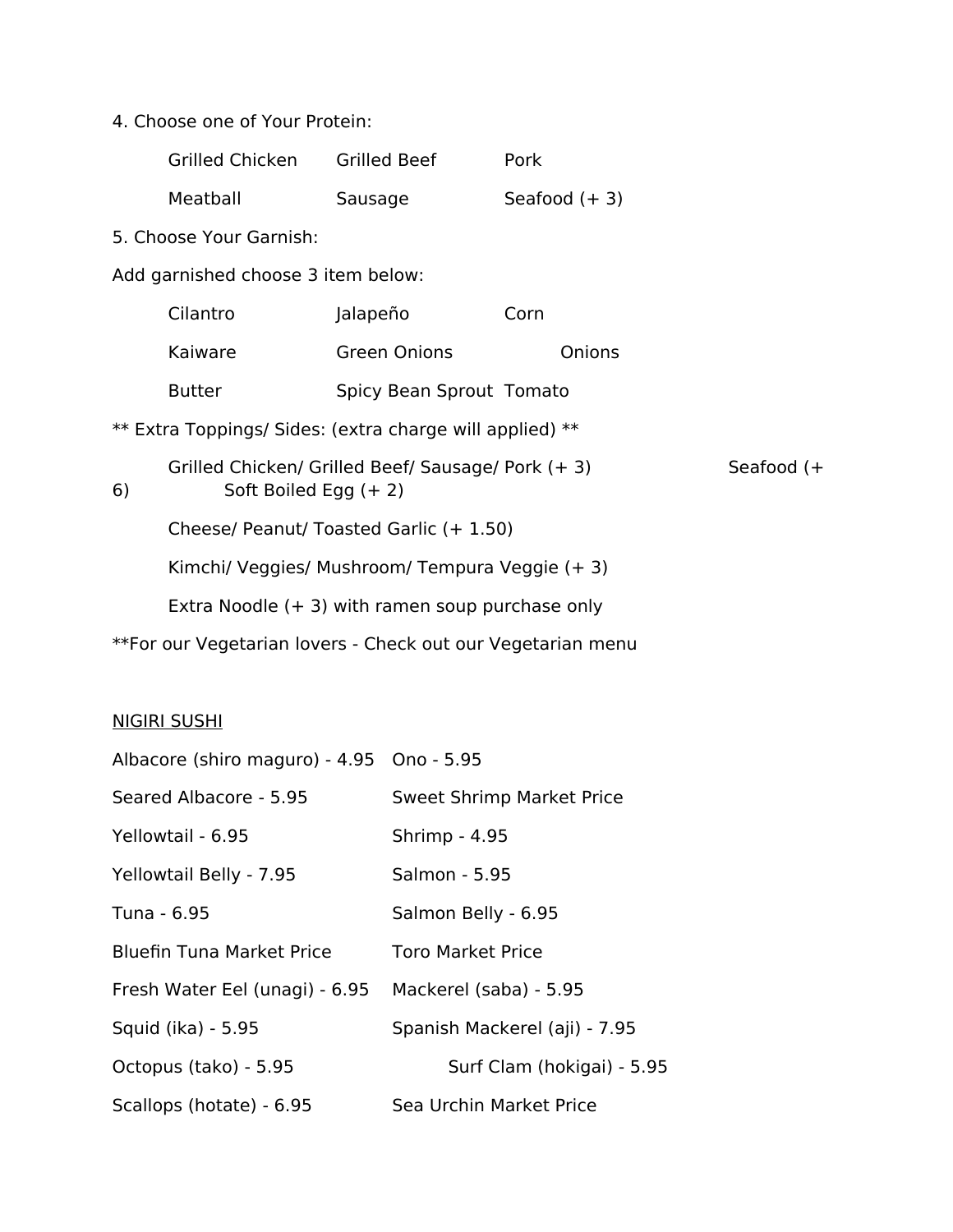| Spicy or regular            | With quail eggs $(+1)$          |
|-----------------------------|---------------------------------|
| Salmon Egg (ikura) - 8.95   | Flying Fish Roe (tobiko) - 6.95 |
| With quail eggs $(+1)$      | With quail eggs $(+1)$          |
| Capelin Roe (masago) - 6.95 | Japanese Egg Omelette           |
| With quail eggs $(+1)$      | (tamago) - 5.95                 |

## SUSHI ROLLS

| California Roll - 6.95    | Spicy Tuna - 7.95       |  |
|---------------------------|-------------------------|--|
| Spicy Crab - 7.95         | Spicy Scallops - 8.95   |  |
| Salmon Skin - 9.95        | Crunch Roll - 8.95      |  |
| Philly Roll - 9.95        | Tiger Roll - 9.95       |  |
| Spider Roll - 10.95       | Salmon Roll - 7.95      |  |
| Angry Chicken Roll - 8.95 | <b>Tuna Roll - 7.95</b> |  |

## NIGIRI SUSHI MIX

Served with miso soup (soup not for to go)

Sushi Lunch - 13.95

5 pcs assorted fresh fish of chef's selectionsAdd  $+$  \$4 with choice of california, spicy tuna or tuna roll (8 pcs)

Sushi Dinner - 16.95

7 pcs assorted fresh fish of chef's selections

Add  $+$  \$4 with choice of california, spicy tuna or tuna roll (8 pcs)

Kaisen Don

Sashimi on the bed of rice served with miso soup (soup not for to go)

| Mix-Chirashi (8 pcs) - 15.95 | Tuna Don (8 pcs) - 17.95    |
|------------------------------|-----------------------------|
| Salmon Don (8 pcs) - 15.95   | Hamachi Don (8 pcs) - 17.95 |
| Salmon Ikura Don - 19.95     | Unagi Don - 17.95           |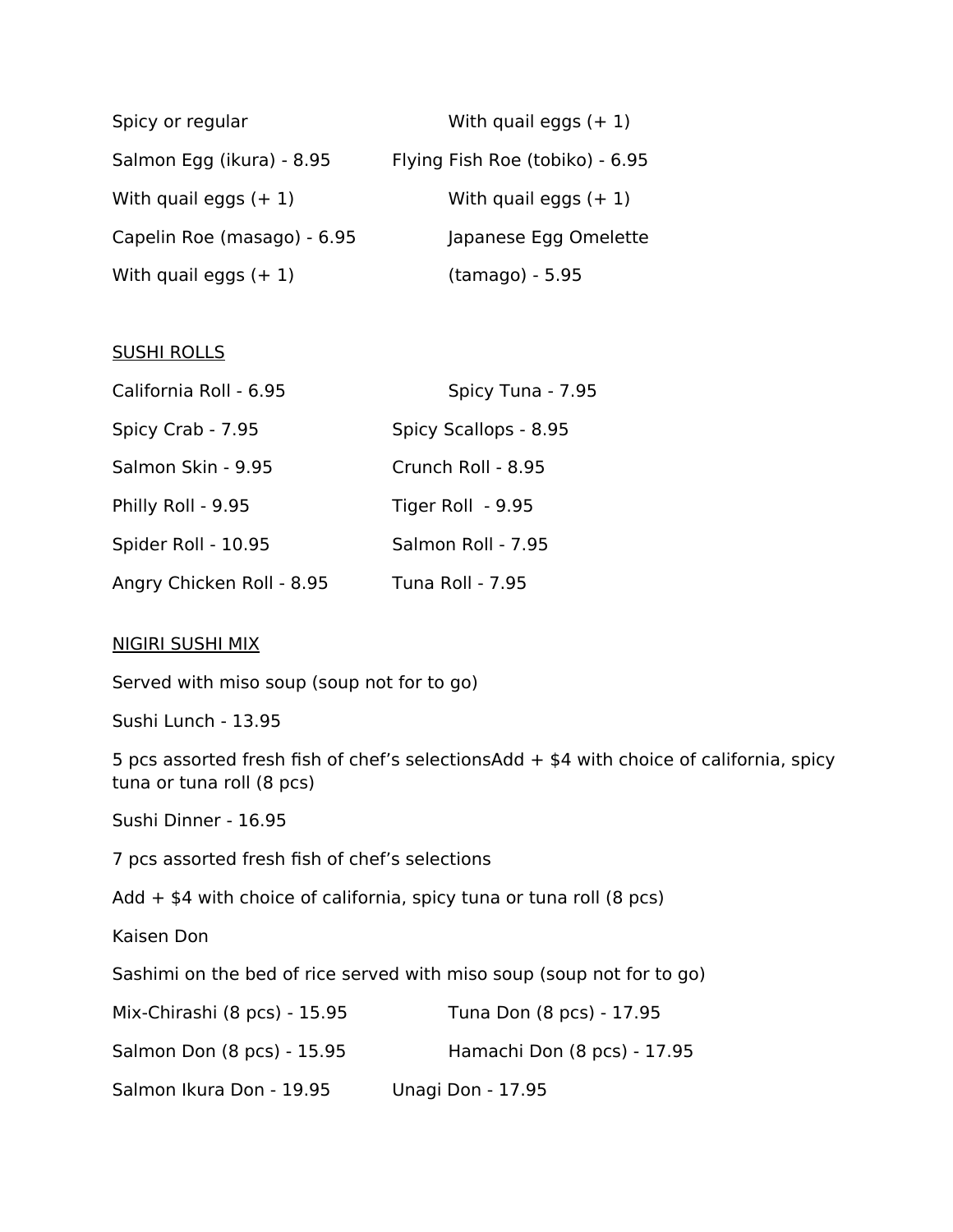### **SASHIMI**

(Chefs' Choice) Served with miso soup (soup not for to go) Appetizer (8 pcs) - 14.95 Deluxe (16 pcs) - 24.95

## SPECIAL SUSHI ROLLS

Supermario - 19.95 (Customer Favorite)

Roll filled with spicy crab, cream cheese, shrimp tempura, avocado, cucumber and mounted with crispy fish, spicy mayo, teriyaki sauce and crunch

Lobsterlicius - (Market Price)

Tasty baked lobster dynamite, shrimp tempura, crab, avocado, cucumber, basil aioli, teriyaki sauce and sesame seeds

Larry the Lobster - (Market Price)

Salmon, spicy ono, avocado, cucumber, scallions paired with scrumptious popcorn lobster, teriyaki and spicy mayo

Don Juan - 15.95

Spicy crab, shrimp tempura, avocado, toasted eel, teriyaki, spicy aioli and sesame seeds

Tiramiso - 15.95

Shrimp tempura, crab, cucumber, avocado roll topped with seared salmon, teriyaki, green onions and drizzle spicy miso sauce

Crazy Roll - 21.95

Spicy scallops, cucumber, avocado roll topped with salmon, tuna, spicy tuna, spicy grilled shrimp teriyaki and zesty lemon slices

Las Vegas - 15.95

Spicy baked salmon on top of spicy crab and cream cheese roll with masago, green onions, teriyaki and sesame seeds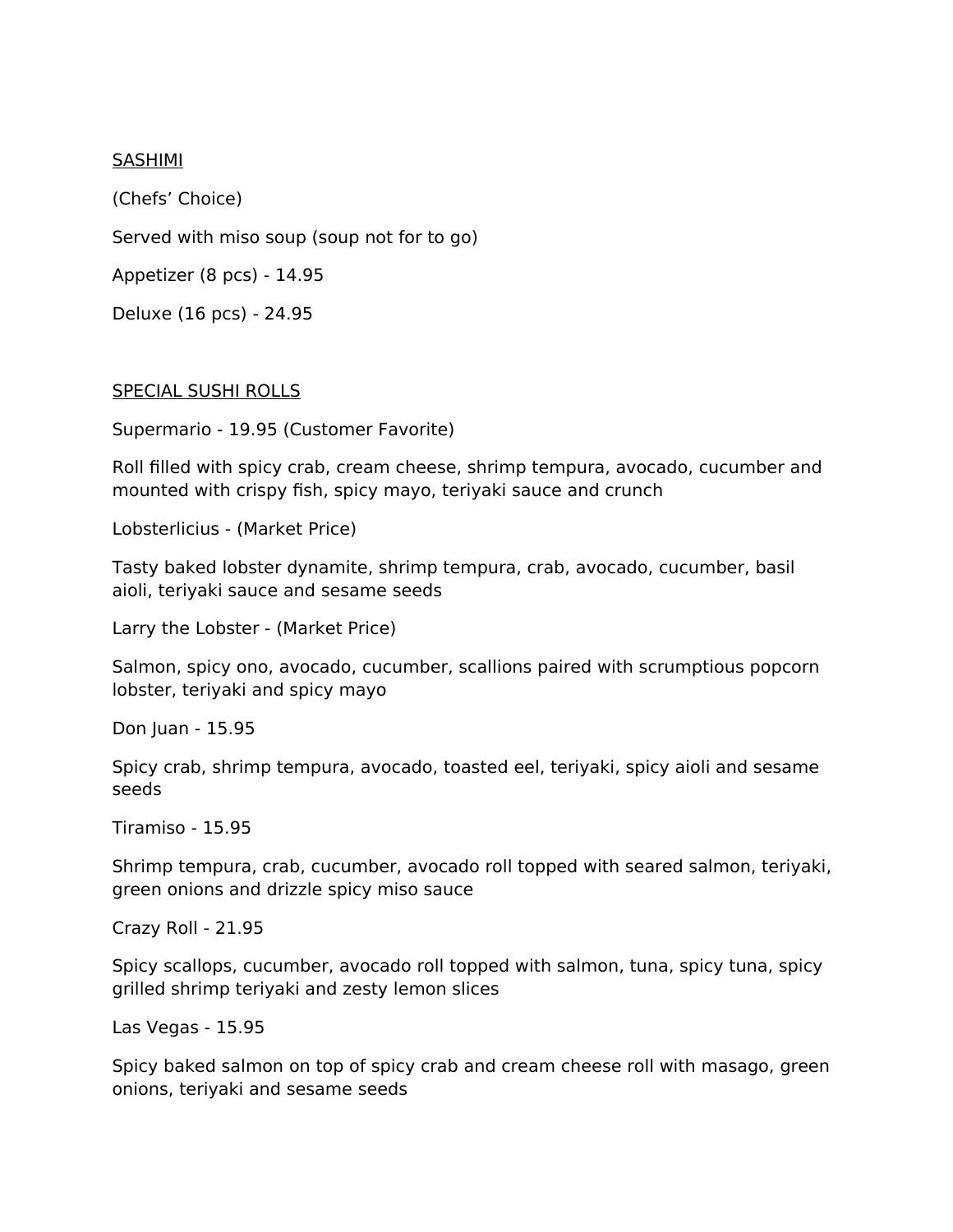Hawaiian Roll - 15.95

Salmon, avocado, cream cheese, cucumber topped with hamachi & ono sashimi drizzled in spicy garlic mustard, teriyaki, sesame seeds & crunch

Red Dragon - 15.95

Shrimp tempura, cucumber, crab meat covered in tuna and avocado slices, basil aioli, teriyaki sauce, scallions and sesame seeds

Lady in Red - 15.95

Spicy tuna, cucumber inside topped with tuna, masago, sesame seeds, green onions, teriyaki and sriracha sauce

Dragon Roll - 15.95

Soft shell crab, cucumber, crab meat inside topped with eel, avocado, sesame seeds, green onions and teriyaki sauce

I Like It Like Dat - 16.95

Spicy crab, spicy tuna, shrimp tempura, cucumber topped with toasted eel, sesame seeds, basil aioli and teriyaki sauce

Red Ferrari Roll - 16.95

Cucumber, crab meat, avocado roll topped with tuna and spicy scallops, sesame seeds, wasabi aioli and teriyaki sauce

Me So Hungry Roll - 16.95

Shrimp tempura, cucumber inside, topped with salmon, avocado, spicy crab, sesame seeds, basil aioli and teriyaki sauce

Max's Roll - 15.95

Spicy crab, cucumber, avocado, shrimp tempura topped with salmon, sesame seeds, teriyaki, spicy mayo and sriracha

Drunken Cousin's Roll - 15.95

Shrimp tempura, avocado, spicy crab, cucumber, scallions, wasabi aioli, teriyaki sauce and sesame seeds

Scorpion King - 16.95

Shrimp tempura, avocado, cucumber coated in creamy baked spicy crab, green onions, wasabi aioli, teriyaki and sesame seeds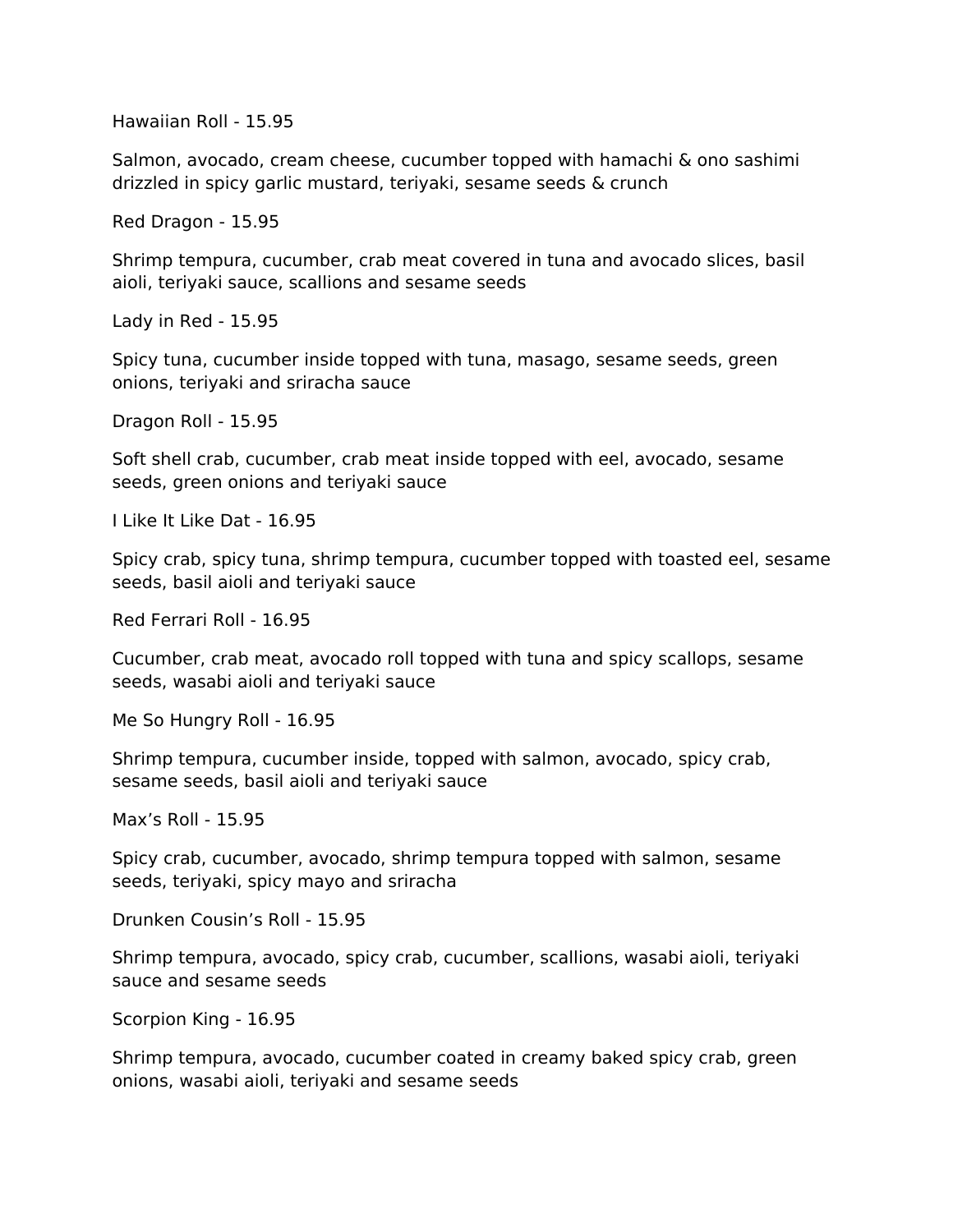Squidward - 16.95

Spicy tuna, crab meat, avocado, cucumber topped with and layered with crispy squid, spicy aioli, teriyaki, scallions, sesame seeds & crunch

Waka Waka - 16.95

Crab, cucumber roll towered in our special avomole, spicy grilled shrimp, thin sliced lemon and teriyaki sauce

Tiger on Fire - 15.95

Shrimp tempura, cucumber, avocado, crab roll topped with spicy tuna, spicy mayo and teriyaki sauce

La Rubia - 16.95

Crab tempura, avocado, cucumber topped with yellowtail, sriracha, lemon aioli, teriyaki sauce, sesame seeds and scallions

You Don't Mess with Gevorg - 16.95

Spicy tuna, cucumber, avocado topped with tuna and salmon layered with spicy scallops, basil aioli and teriyaki sauce

Angel Awesome - 15.95

Crab, cream cheese, avocado, cucumber topped with salmon, sliced of octopus, teriyaki sauce and masago

Holy Cow - 16.95

Towered of crispy fried onions on top of scrumptious seared beef roll; filled with shrimp tempura, spicy crab, cucumber, avocado, sesame seeds, teriyaki and sriracha sauce

Green Hornet - 16.95

Layer of crunchy crispy eel, avocado, crispy calamari with shrimp tempura, spicy crab, cucumber roll garnish with tobiko, wasabi aioli, teriyaki and green onions

Sasuke - 16.95

Shrimp tempura, crab, cucumber inside topped with our special mango avomole, spicy scallops and teriyaki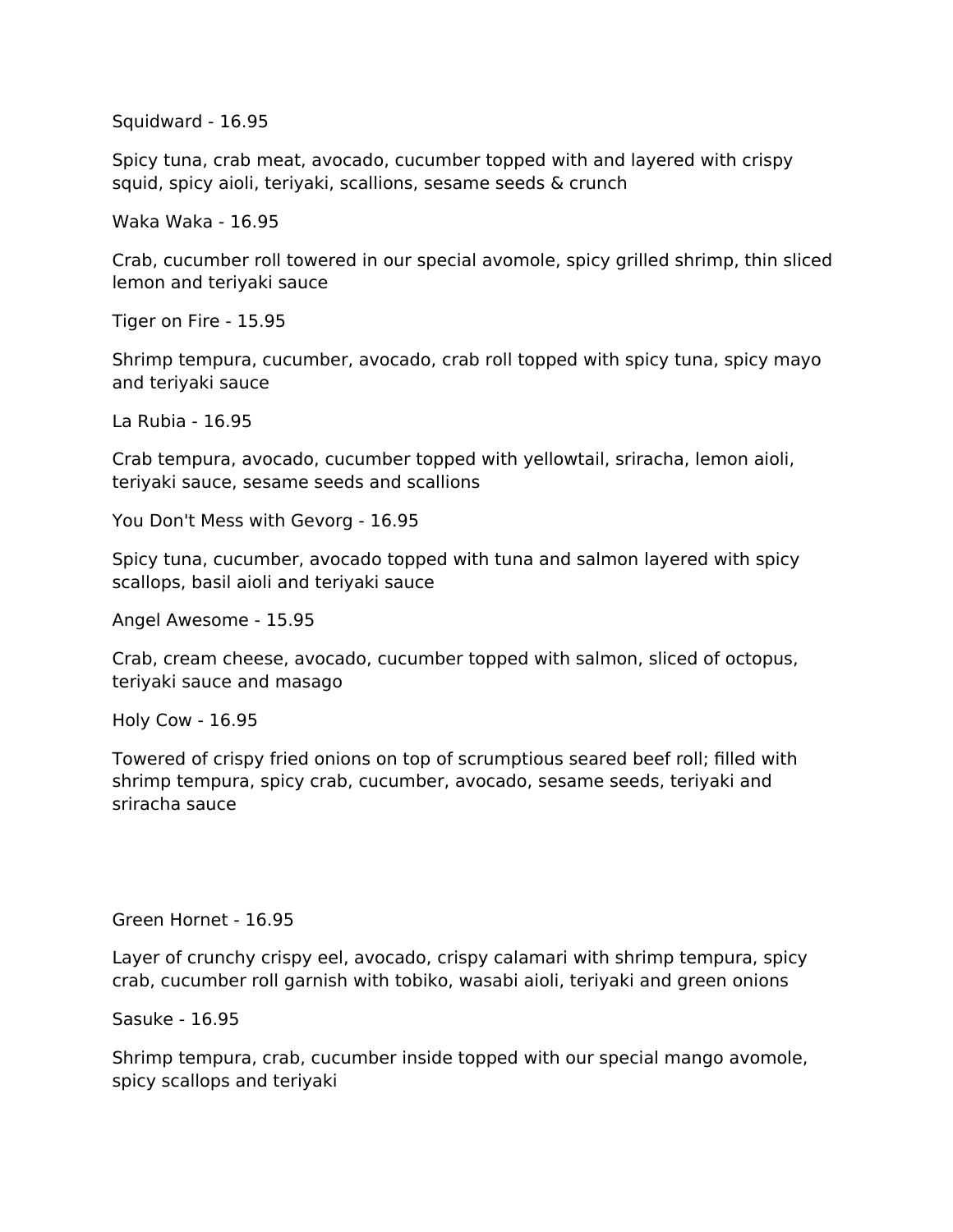Menage a Trois - 16.95

Spicy scallops, avocado, cucumber, spicy tuna roll topped with twist flavor of tuna, eel, salmon, slices jalapeño, spicy aioli, teriyaki, wasabi sauce and sesame seeds

Samoan Thunder - 15.95

Spicy tuna, crab meat, avocado, cucumber topped with salmon, sesame seeds, masago, teriyaki and sriracha sauce

Be Daring with SUPER SPICY ROLLS with HABANERO CHILE

Don't say we didn't warned you {wink-wink}

Flaming Cheetos - 15.95

Hot twist of spicy tuna, avocado, cucumber, crispy calamari, habanero chile topped with spicy crab, spicy and wasabi aioli, hot cheetos, sriracha, and teriyaki

Crazy Garcia Roll - 15.95

Spicy jalapeño popper inside the roll, avocado, spicy tuna, flamin habanero pepper, finished with seared albacore, spicy aioli, teriyaki, sriracha

#### DEEP FRIED ROLLS

Smokin' Ollie - 15.95

Deep fried salmon, yellowtail, cream cheese, topped with spicy scallops, spicy aioli, teriyaki, crunch and tobiko

LA Roll - 13.95

Tempura fried spicy crab, cream cheese roll garnish with scallions, masago, teriyaki and spicy aioli

Krispy Kream Roll - 15.95

Panko fried salmon, crab meat, avocado, cream cheese roll covered with more tasty crunch, scallions, masago, teriyaki, spicy aioli & sesame seeds

Treasure Island - 16.95

Panko fried salmon, crab meat, avocado, cream cheese roll covered with more tasty crunch, scallions, masago, teriyaki, spicy aioli & sesame seeds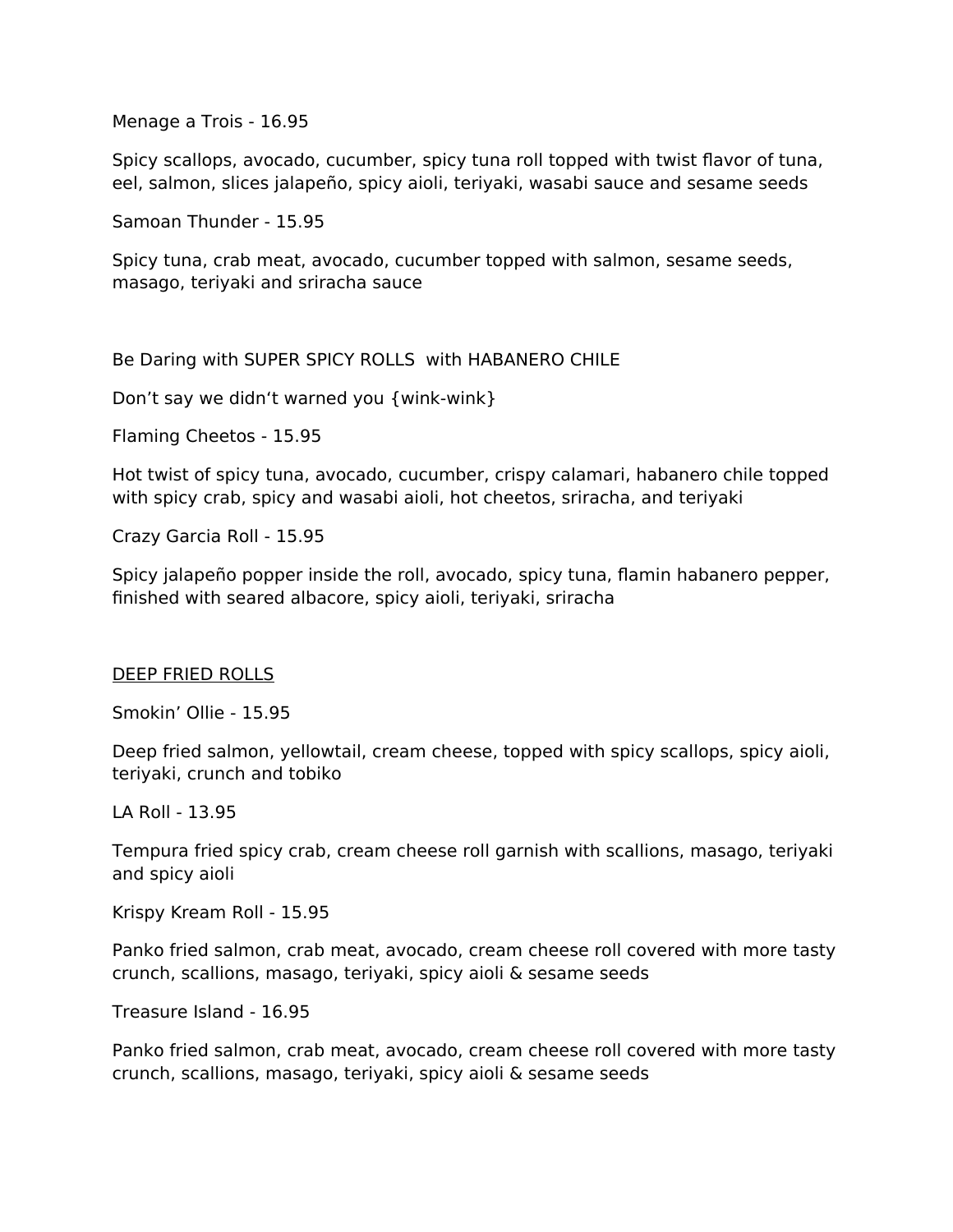Fresno Roll - 15.95

Deep fried roll with salmon, cream cheese, spicy crab, shrimp tempura topped with teriyaki and sriracha sauce

#### NO RICE

Godzilla Roll - 16.95

Deep fried salmon, scallops, kanikama, crab meat, shiso, red snapper rolled with no rice and baked in dynamite sauce, teriyaki, masago, sesame seeds and scallions

Marvin's Special - 13.95

Fresh salmon carpaccio, ikura, scallions, sesame seeds with yuzu ponzu and truffle oil

Four Seasons Spring Roll - 13.95

Tuna, salmon, yellowtail, crab meat, avocado, cucumber, lettuce, peanuts, scallions, masago, and special spring roll sauce

Build the Beast - 16.95

Cucumber wrap roll, avocado, shiso, inari, hamachi, spicy scallops, tobiko, basil aioli, teriyaki and sriracha

Soft Shell Crab Spring Roll - 13.95

Crispy soft shell crab, avocado, lettuce, scallions, masago, cucumber and ponzu sauce

#### SOUP & SIDE ORDER

Miso Soup - 2.50

Soy bean paste soup with tofu and scallions

Steamed Rice - 2.50 Brown Rice - 2.50

Extra Sauces - 1

Our sauces and dressings are available for purchase in bottle sizes (please ask servers for details)

Extra Wasabi/ Extra Ginger/ Extra Dressing - 1

Fresh Chopped Wasabi - 3.95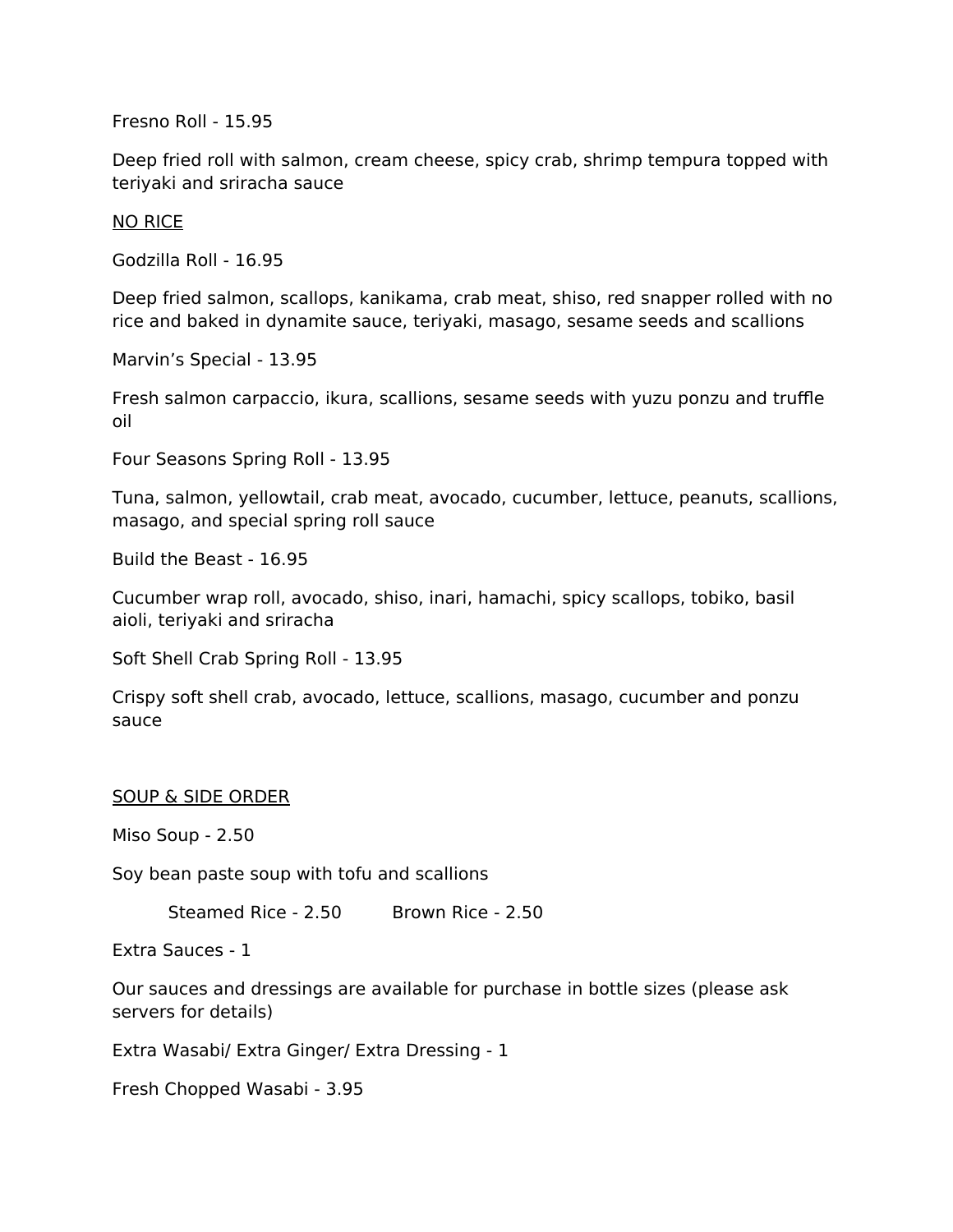#### **DESSERTS**

Smoreos - 6.95

Make your own camp-fire treat that will melt in your mouth with a twist of our smoreos! Bed of crushed oreo cookies with smoresmallow and 3 palatable sauces

Salted Caramel Waffle - 7.50

Have a tasty waffle toast paired with our delicious vanilla ice cream drizzled with choco flakes and sea salt caramel

Oreo Madness - 7.50

Deep fried tempura oreo with vanilla ice cream topped with oreo crumble and choco sauce

Mochi Ice Cream - 5.95

Sticky rice ball flavored ice cream in the center

(pick 2 from strawberry, mango, chocolate and other favorite flavor)

Deep Fried Ice Cream - 7.50

Deep fried vanilla ice cream

Churros with Green Tea - 7.50

Crispy churros with green tea ice cream

Ice Cream - 1.95

Choose from green tea, vanilla and other favorite flavor

## APPETIZERS

Agedashi Tofu or Cold Tofu - 7.95 Fried tofu or cold tofu with tempura sauce Edamame - 6.95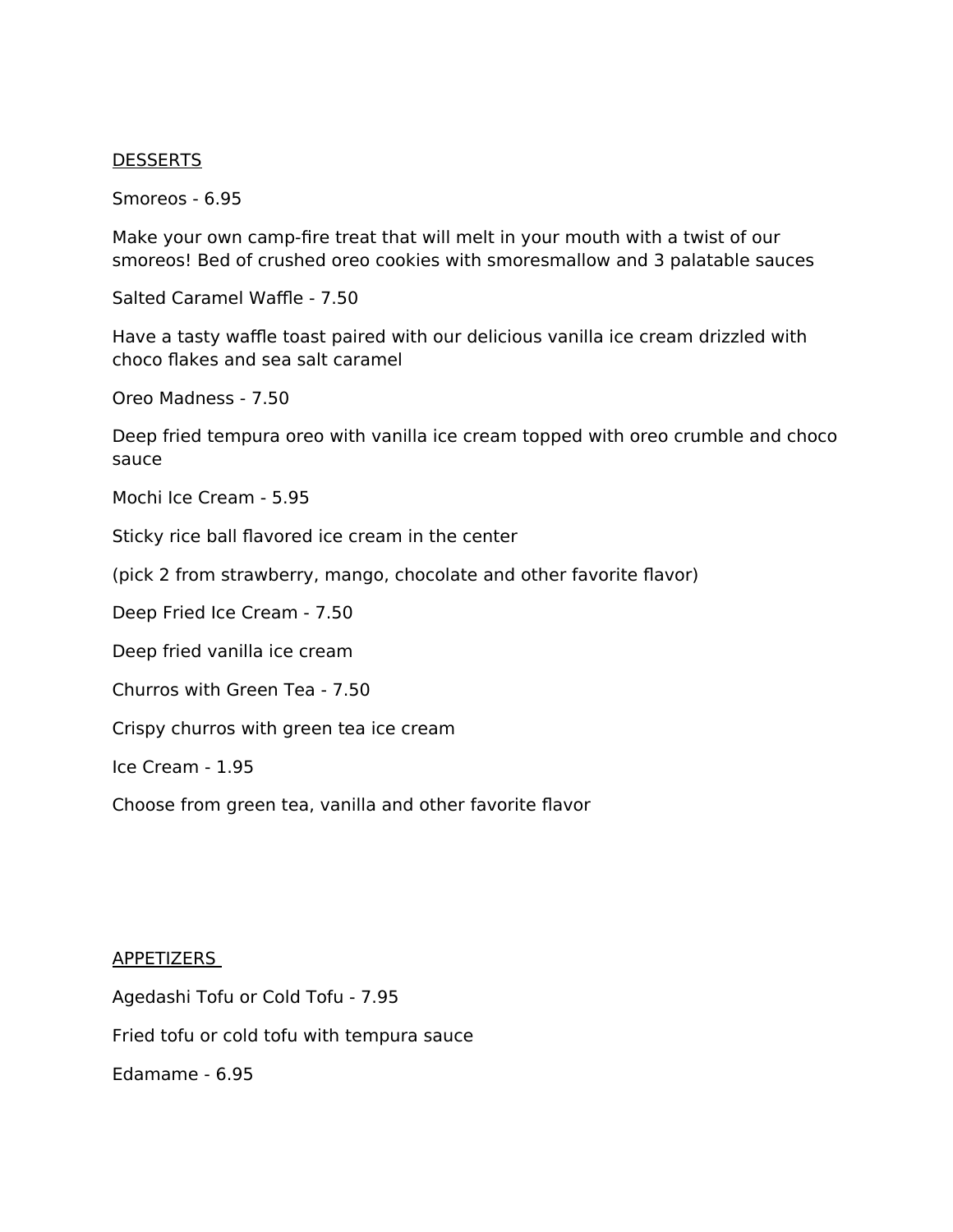Japanese soybean with sea salt / with spicy garlic butter

Avocado Yaki - 6.95

Avocado baked with corn and spicy mayonnaise

Avocado Salad - 6.95

Chopped avocado tossed in citrus wasabi sauce topped of with nori and crunch

Mangonada Ceviche - 9.95

Tangy flavor mix of this mango, cucumber, cherry tomatoes ceviche chip dips will dance happy in your mouth

Cream Korokke - 6.95

Deep fried panko veggies mashed potato drizzled japanese bbq sauce and special sauce

Egg Rolls - 6.95

Fried vegetables egg rolls (4 pcs)

Grilled Corn - 5.95

With miso butter

## ENTRÉE

VE. Vegetarian Entrée Set Meal

Miso soup, house salad, tempura vegetables and vegetable egg roll (soup not for to go)

Pick 1 item below - 10.95

Pick 2 item below - 12.95

Tofu Steak (grilled tofu with teriyaki sauce)

Croquette (fried mashed potatoes with veggies)

Yasai Itame (sauteed veggies with sea salt)

Tamago (japanese egg omelette)

Crispy Potato Tots (crispy fried potatoes with teriyaki)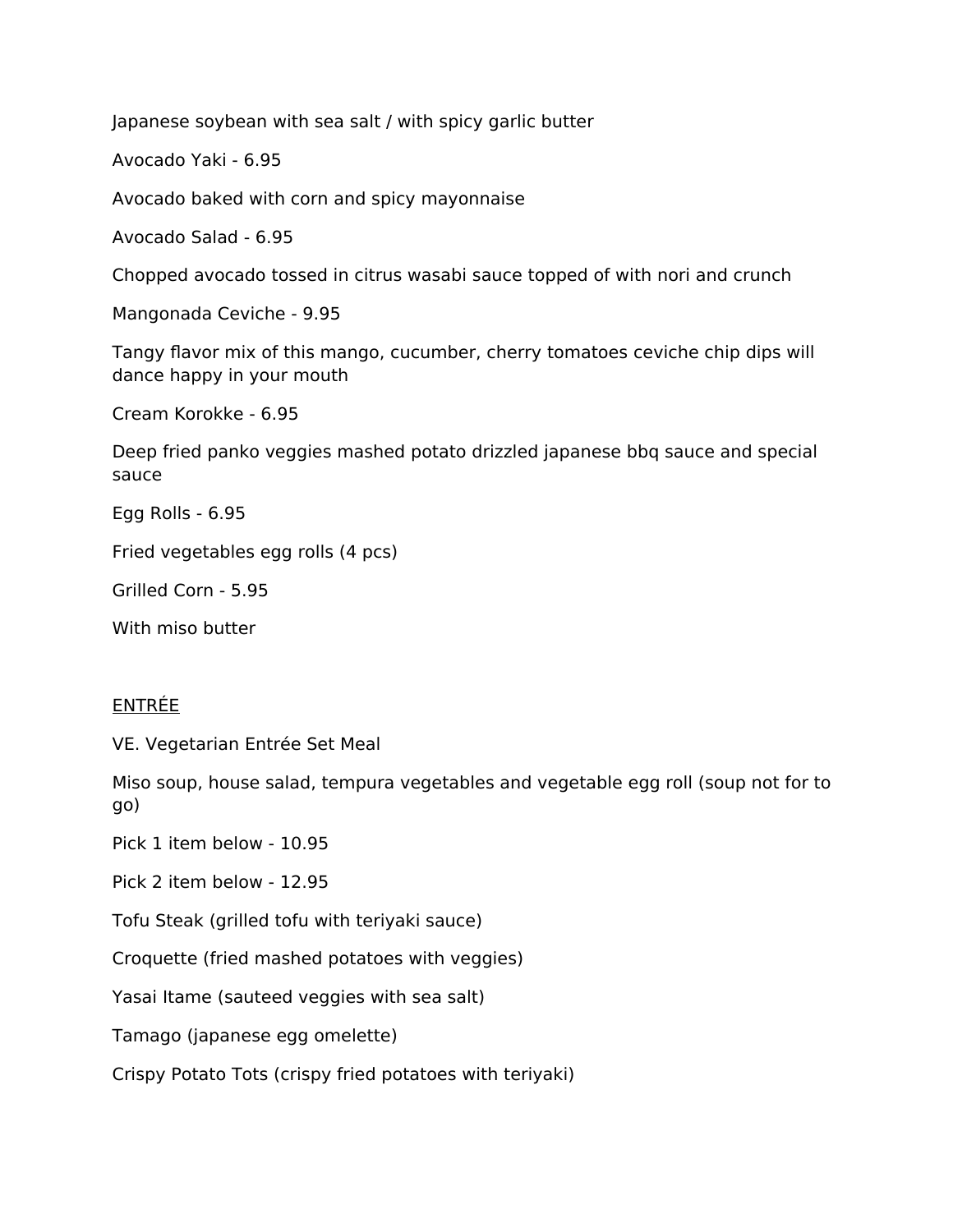Veggies Tempura (mix tempura vegetables served with tempura sauce)

Avocado Roll

Cucumber Roll

## **SALADS**

Thai Peanut Salad - 11.95

Rice noodles tossed with bean sprout, fried tofu, cucumber tossed with sweet and crunchy peanuts sauce

Tofulicious Salad - 12.95

Romaine, iceberg lettuce and wakame salad, tofu, tomatoes, edamame, cucumber, corn and tossed with roasted sesame dressing

Ramen - 11.95

1. Choose Your Broth:

| Soy            | Miso           | Kimchi            |
|----------------|----------------|-------------------|
| Zesty Chipotle | Spicy Kung Pao | Vegan(vegetarian) |

Cold Noodle Dressing (served only for cold noodle)

2. Choose Our Favorite to Spicy Up Your Flavor:

Original Spicy Garlic (+ 1) 911 (+ 1)

3. Choose Your Noodle:

| Egg Noodle | Udon Noodle (+ 1) Rice Noodle |  |
|------------|-------------------------------|--|
|            |                               |  |

- Soba Noodle Yam Noodle vegan, gluten free (+ 1)
- 4. Choose Your Garnish:

Add garnished choose 3 item below:

| Cilantro | Jalapeño     | Corn   |
|----------|--------------|--------|
| Kaiware  | Green Onions | Onions |

5. Choose One Your Vegeterian Treat:

Tofu Steak/ Tamago/ Inari (tofu skin)Kimchi/ Veggies/ Mushroom/ Tempura Veggie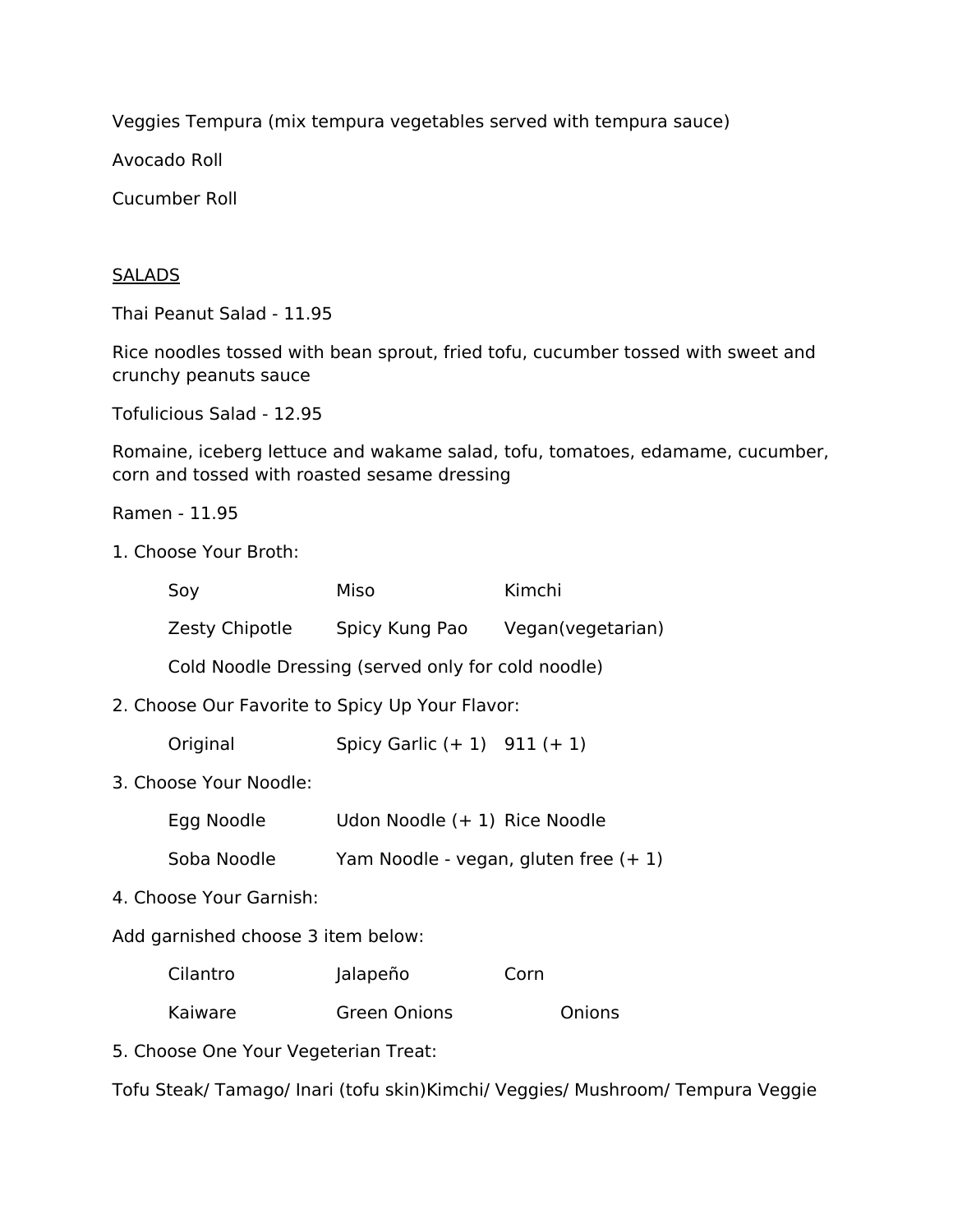Extra Noodle  $(+ 3)$  with ramen soup purchase only

## VEGAN/ VEGETARIAN ROLLS

Avocado Roll - 6.95

Avocado roll with sushi rice and sesame seeds

Cucumber Roll - 4.95

Cucumber roll with sushi rice and sesame seeds

Asparagus Roll - 5.95

Crispy asparagus and sesame seeds

Veggietales Spring Roll - 11.95

Takuan, lettuce, asparagus, avocado, cucumber, daikon, sesame seeds served with ponzu sauce

Yammy Roll - 12.95

Sweet potato tempura, cucumber, avocado, crunch, teriyaki sauce and sesame seeds

Veganlicius - 13.95

Inari, avocado, cucumber topped with wakame salad and sesame seeds

Double Axle - 13.95

Cucumber, inari, takuan, avocado, vegetable tempura and teriyaki sauce, crunch and sesame seeds

I-vegan - 15.95

Inari, lettuce, cucumber, avocado, takwan, tofu, baked with corn topped teriyaki sauce, scallions and crunch

Emerald - 15.95

Cucumber, wrap inari, crispy asparagus, avomole, teriyaki, scallions, crunch topped crispy jalapeño

Supersonic - 14.95

Deep fried avocado, cream cheese, asparagus topped avomole, tomato, crunch teriyaki and sriracha sauce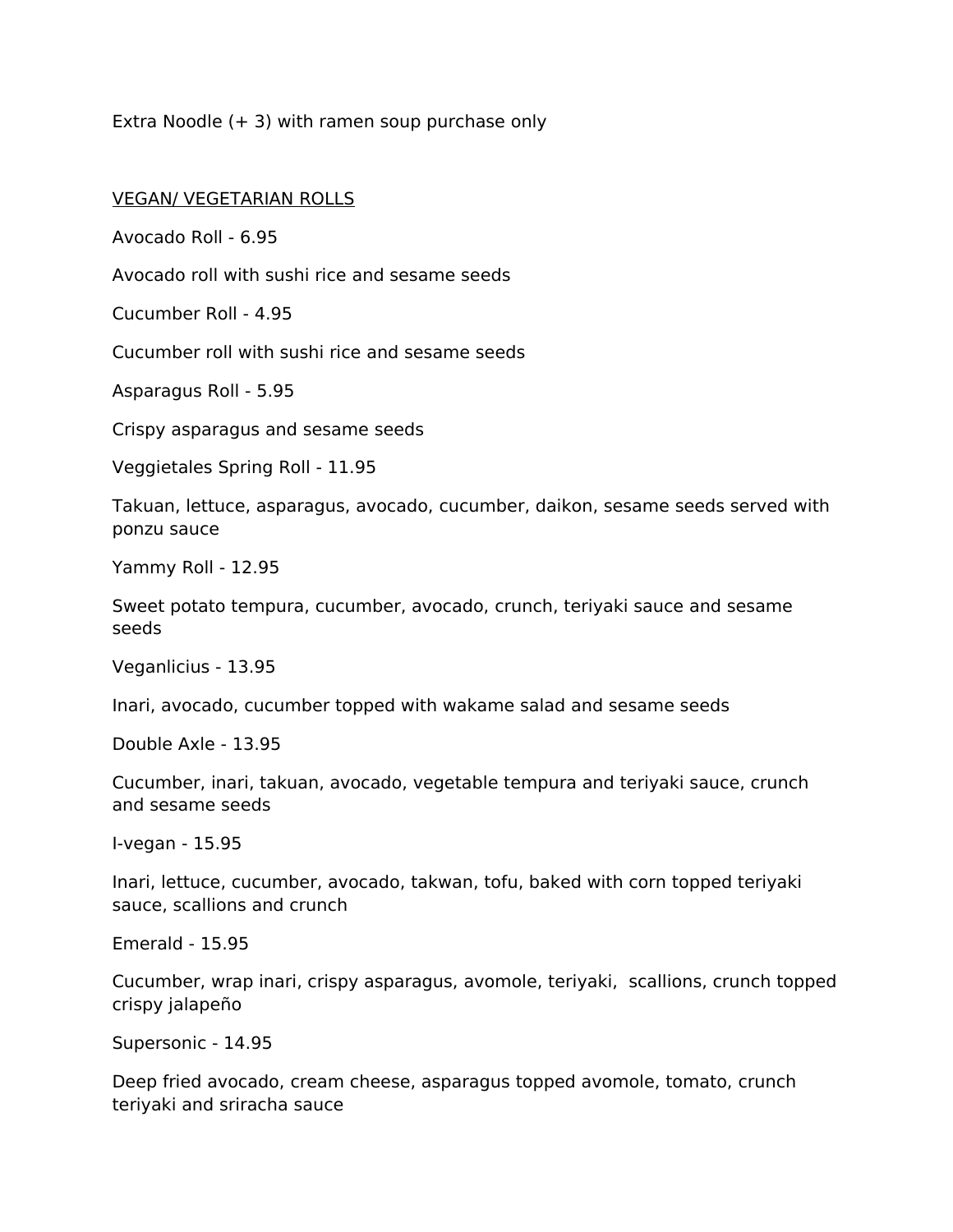Larry the Cucumber - 11.95

Cream cheese, cucumber, avocado topped with crunch and teriyaki

Double Decker - 13.95

Layered of egg omelet, tofu on top of sushi rice served with basil aioli and teriyaki sauce

Mr. Potato - 14.95

Avocado, cucumber, crisp sweet potatoes roll served - with mounted

potato tots, spicy mayo and teriyaki

Avonado - 13.95

Avocado roll topped with spicy baked avocado, toasted sesame seeds, crunch and teriyaki

Krakatoa - 15.95

You can never go wrong with this delicious creamy baked roll filled with cream cheese, inari and crispy kabocha and topped with tender broccoli in a delicious white sauce mixed with the tanginess of melted vegan cheese

## SOFT DRINKS

Pepsi/ Diet Pepsi/ Sprite/ Ginger Ale - 3.95

Iced Tea/ Ice Green Tea - 3.95

Pellegrino Water - 3.95

Juices (orange/ guava) - 3.95

Japanese Soft Drink

Calpico (mango/ strawberry/ lychee) - 3.95

Ramune Soda (grape/ strawberry) - 4.95

Sake (Hot or Chilled)

Nigori House Sake Soju

Dai Ginjo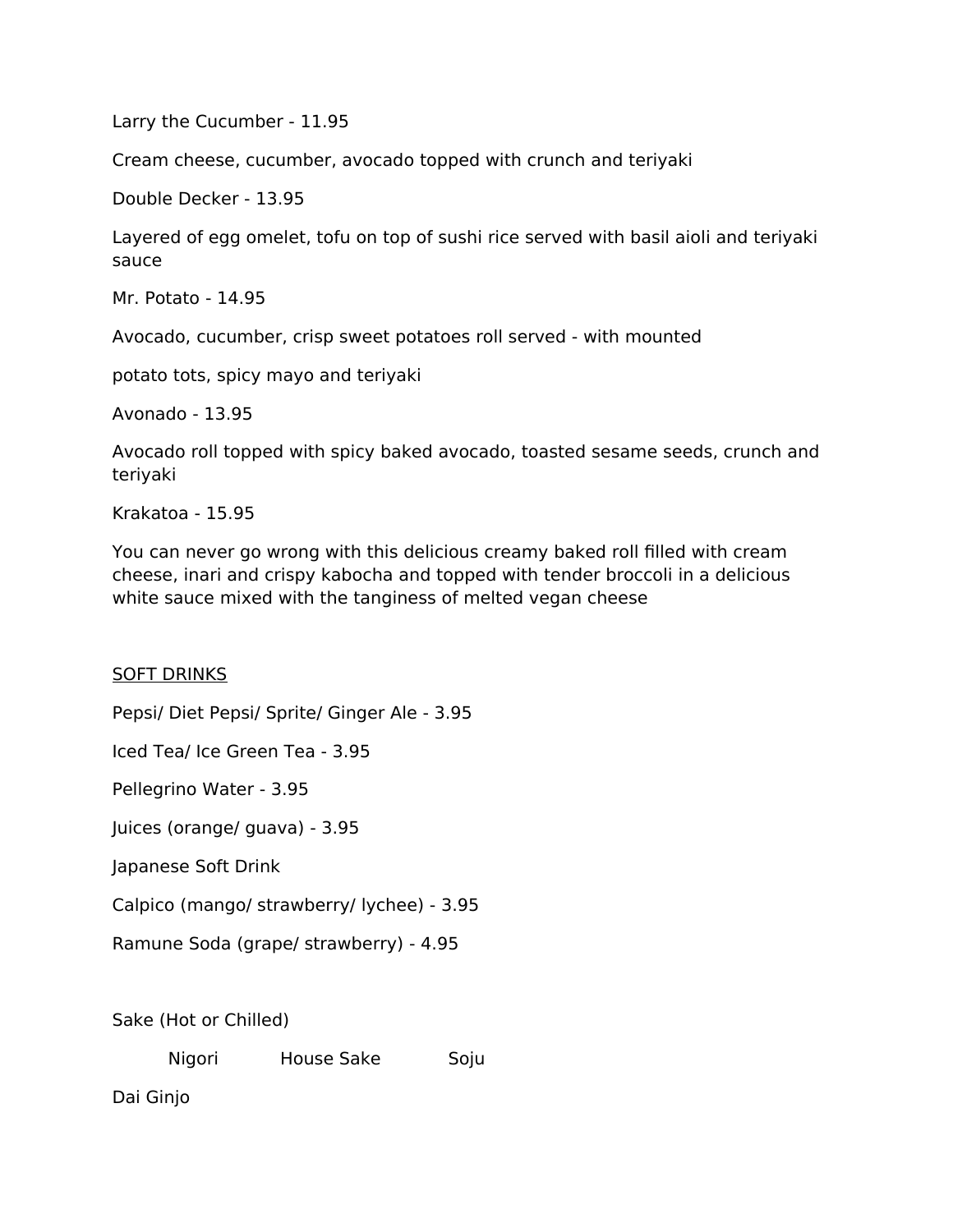Kikusui (perfect snow nigori) Kamotsuru Gold (gold flakes)

Premium Sake/ Asian Wine

Choya Plum Wine Pomegranate Wine

Apple Sake

## Pairing Sake

Cowboy Yamahai (meat pairing sake)

Fisherman Sokujo (seafood pairing sake)

## Shochu

Shochu is a distilled beverage native to Japan. It is typically distilled from barley, sweet potatoes, or rice

## Shochu Hai

Fruit flavor cocktail mixed with our signature sake, shochu and seltzer (contains 3- 8% alcohol)

Choose your favorite flavor:

**Grapefruit** 

Calpico: Mango/ Lychee/ Strawberry

Beer Selections

| Orion | Echigo Koshihikari IPA |
|-------|------------------------|
|-------|------------------------|

Echigo Koshihikari Echigo Red Ale

## On Tap

Asahi Kirin

Sapporo Blue Moon

Modelo

Sierra Nevada Hazy Little Things

## Kyoto Beer

Flavor of Sake Brewery (International Beer Cup Silver Medal Winner)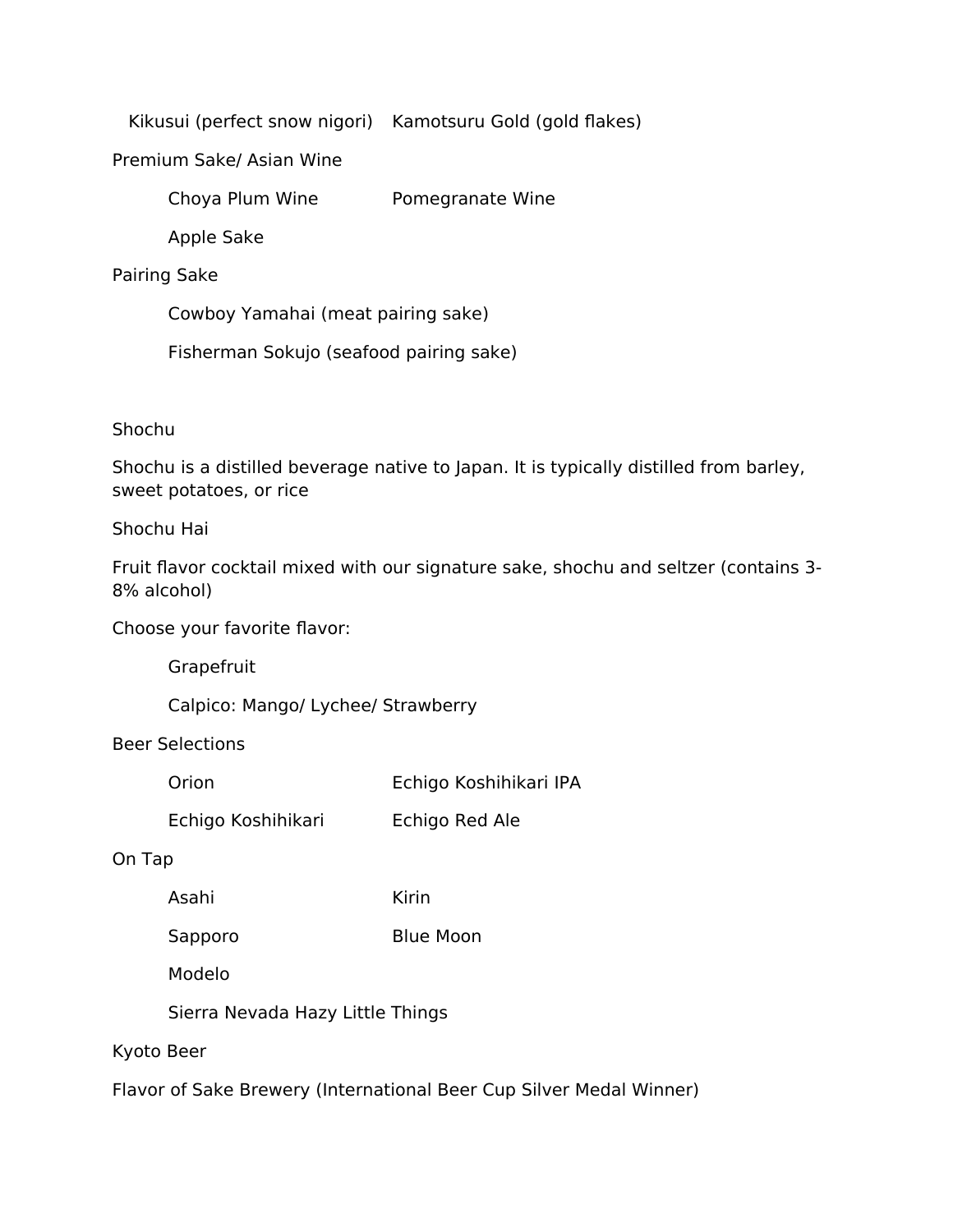Light Ale, brewed with sake yeast. Slightly floral aroma and ginjo sake-like flavor, rich and bitter taste. A Kizakura original specialty beer

Kölsch

Slightly fruity aroma, soft and smooth taste. Brewed and matured under low temperature

White Yuze Ale

Belgium white. Fresh yuzu flavor and coriander

House Wine (by glass)

Chardonnay Merlot

Cabernet Sauvignon Pinot Grigio

## BLUFIN'S BENTO BOX

Lunch start from 11am - 3pm - 12.95

Dinner from 3pm - closed - 17.95

Pick your choice of rice:

Steamed rice/ fried rice (+ 2)Served with salad and miso soup (dine in only)

Pick your choice of two entrées:

Teriyaki Chicken

Teriyaki Steak

Garlic Chicken

Katsu Chicken

Shrimp Tempura

Veggies Tempura

Egg Roll

Gyoza

California Roll